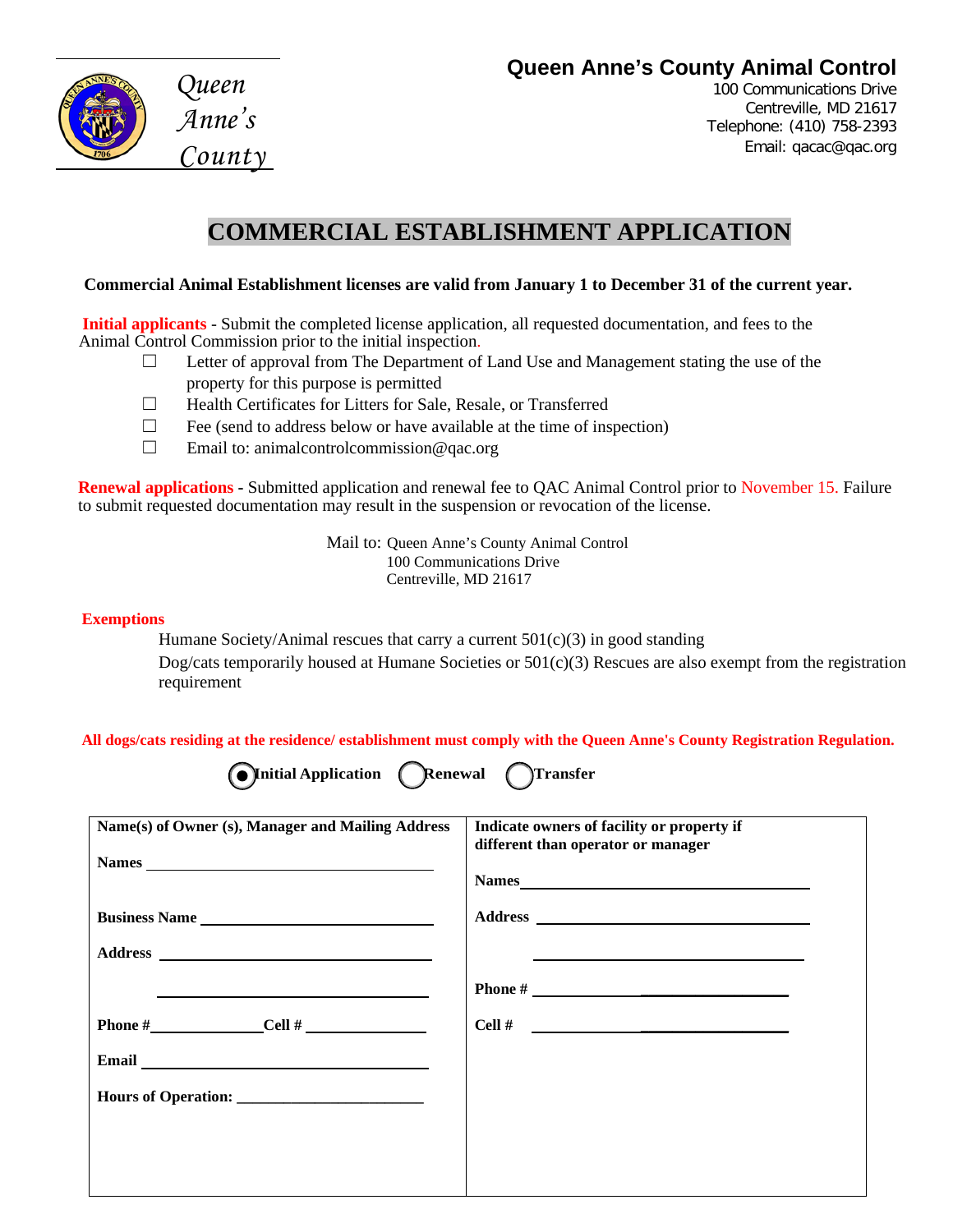| Establishment                 | Initial | Renewal |
|-------------------------------|---------|---------|
| Auction                       | \$2000  | \$1000  |
| Boarding & Day Care           | \$200   | \$100   |
| Breeder & For-Profit Rescue   | \$200   | \$100   |
| Groomer & Mobile Groomer      | \$200   | \$100   |
| Petting Zoo & Zoological Park | \$50    | \$50    |
| <b>Transfer License</b>       | \$0     | \$100   |

### **Certification:**

*I certify that the information I have provided is factual and information has not*  been withheld that would affect this application for Animal Establishment License. I *certify that I have not plead guilty, no contest, or have been convicted of any violation(s) in any county, state or federal law on the disposition or treatment of animals. I further understand that it is unlawful to operate without a valid license issued by Queen Anne's County Animal Control. Any violation of this act could be considered a violation of Chapter 9 of Queen Anne's County Regulations.*

## **Signature of Applicant Date**

Submit completed Initial Applications, accompanied with appropriate fee and all required documentation to:

 **\_\_\_\_\_\_\_\_\_\_\_\_\_\_\_\_\_\_\_\_\_\_\_ \_\_\_\_\_\_\_\_\_\_\_\_\_\_\_\_\_\_\_\_**

Queen Anne' County Animal Control Commission Attn: Animal Control Commission Email: animalcontrolcommission@qac.org

Submit renewal application (ONLY), accompanied with appropriate fee and all required documentation to:

> Queen Anne's County Animal Control 100 Communications Drive Centreville, MD 21617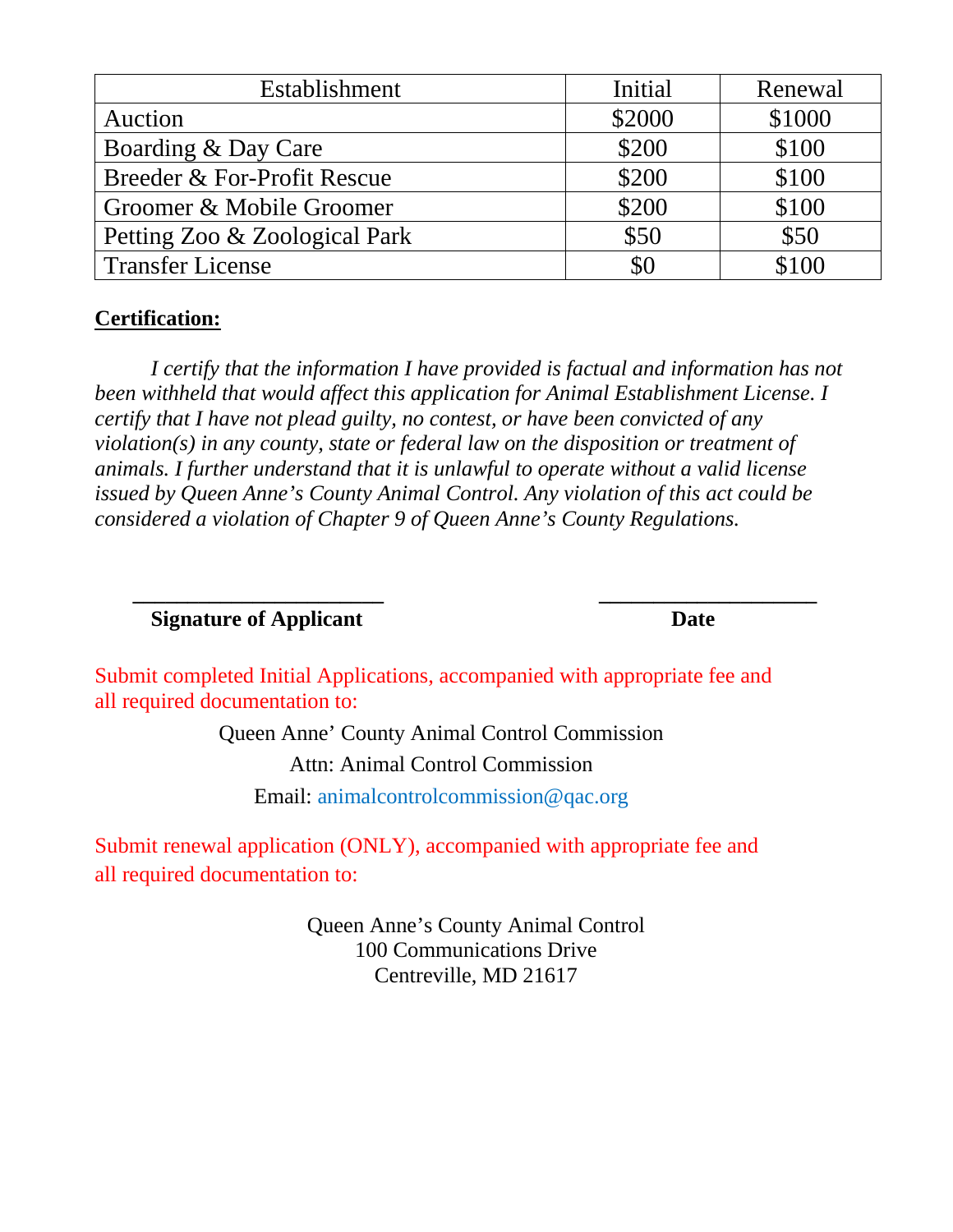#### *COMMERCIAL ANIMAL ESTABLISHMENT ANIMAL CARE PLAN (all information must be legible, or application will not be processed and returned)*

*PLAY & EXERCISE PLAN:*

*FEEDING PLAN:*

*HOW ARE VACCINATION RECORDS STORED AT YOU FACILITY: (All Establishments Rabies):*

*EVALUATION & HEALTH PROGRAM: (describe)*

*NUMBER OF STAFF ON DUTY DAILY:*

*EMERGENCY VET. CARE PROCEDURE:*

*EUTHANASIA POLICY/PROCEDURE:*

*EMERGENCY EVACUATION PLAN:*

*MAXIMUM HOUSING FOR LOCATION:*

*Canine*

*Feline*

*Other*